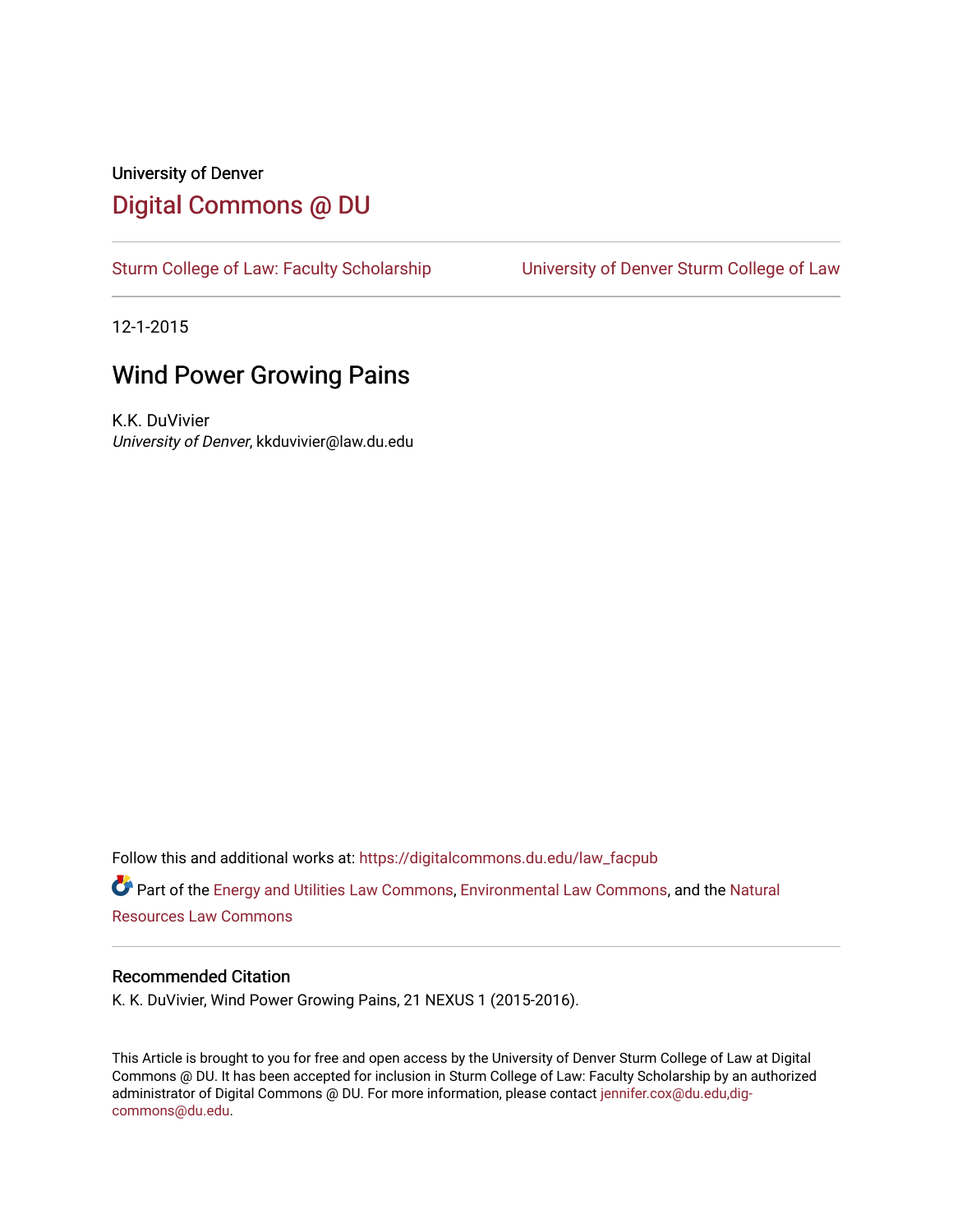## Wind Power Growing Pains

## Publication Statement

Copyright is held by the author. User is responsible for all copyright compliance.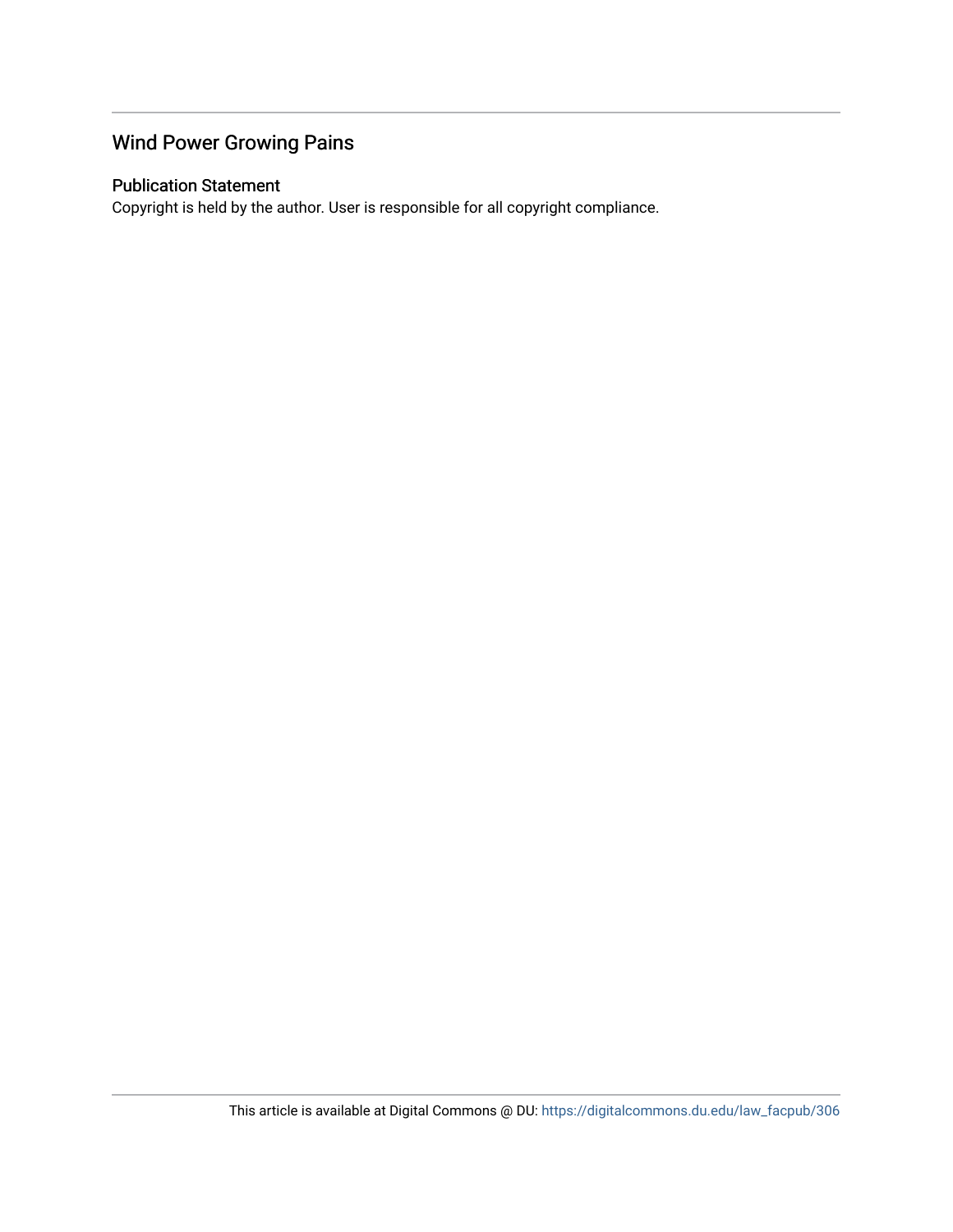# **Wind Power Growing Pains**

## **By K.K. DuVivier\***

#### **I. Introduction**

Today, wind power provides more electricity to the United States than any other renewable energy source except hydropower. With over **65,000** megawatts of installed capacity, wind produced almost 182,000 gigawatt hours of electricity,<sup>1</sup> or 4.4% of total U.S. electricity generation in 2014.<sup>2</sup> Congress' reauthorization of the Production Tax Credit in the Consolidated Appropriations Act **20163** should provide enough investment certainty to ensure continued wind expansion for the near future.4

 $\mathbf{A}$  ,

One reason for wind power's popularity is price: the cost of generating electricity **by** wind has dropped dramatically in recent years-a decline of 43% between **2009** and 2013-making it the lowest cost energy technology.5 Much of this price-decline is attributable to rapidly improving technology.

**1. U.S.** DEP'T OF ENERGY, 2014 **RENEWABLE ENERGY** DATA BooK **58** (2014), *available at* http://www.nrel .gov/docs/fyl6ostil64720.pdf [hereinafter **U.S. DEP'T OF ENERGY,** 2014 **RENEWABLE ENERGY].**

2. *Id.* at **28.**

<sup>\*</sup> Professor of Law University of Denver Sturm College of Law. The author would like to thank the following for their invaluable help in completing this article **-** Julie K. Lundquist, Assistant Professor, Department of Atmospheric and Oceanic Sciences, Fellow, Renewable and Sustainable Energy Institute, University of Colorado Boulder; Michael **E.** Rhodes, Associate Scientist, **NOAA/ESRL &** Cooperative Institute for Research in Environmental Sciences, Boulder **CO;** and Jaclyn Calicchio. Research for this article was funded, in part, **by** the National Science Foundation under grant **BCS-1413980.**

**<sup>3.</sup>** Consolidated Appropriations Act of **2016,** Pub.L. 114-113, H.R. **2029,** *available at* https://www.gpo.gov/ fdsys/pkg/BILLS-114hr2029enr/pdflBILLS-114hr2O29enr.pdf.

<sup>4.</sup> The Act extended the expiration date for the PTC to December **31, 2019.** It applies retroactively to January **1, 2015,** and applies to wind projects that commenced construction **by** December **31, 2016.** Unlike previous extensions of the PTC, this version phases-down over the years until it phases out. RENEWABLE ELEC-TRICITY PRODUCTION **TAX CREDIT** (PTC), http://energy.gov/savings/renewable-electricity-production-tax-creditptc [perma.cc/4P3K-WRDU](last visited Dec. **29, 2015).**

*<sup>5.</sup> See, Lazard's Levelized Cost of Energy Analysis* **-** *Version 8.0,* **9** (2014), *available at* https://www .lazard.com/media/1777/levelized\_cost\_of\_energy\_-\_version\_80.pdf.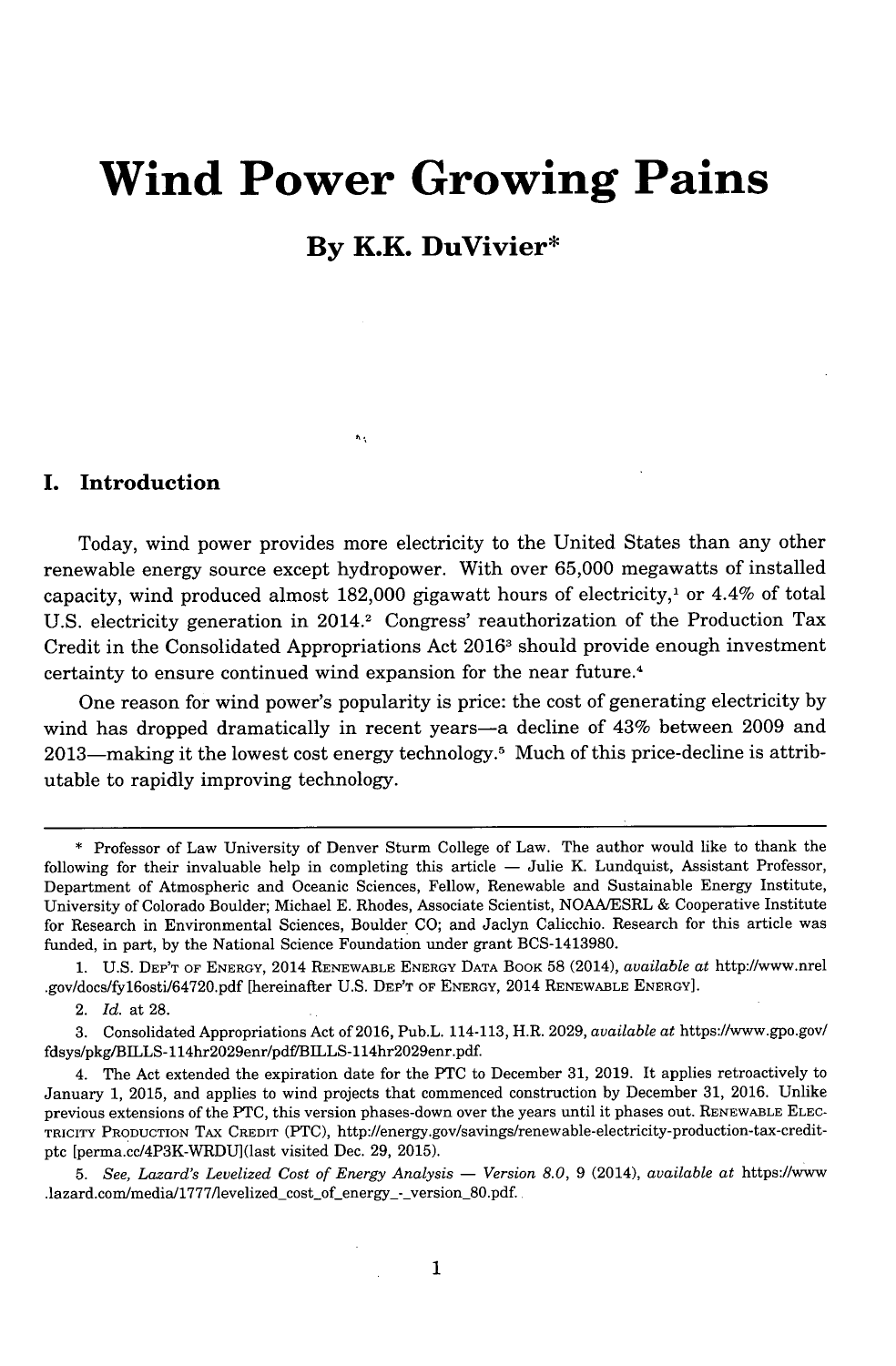The basic process of converting wind energy to electricity has not changed significantly since early turbine designs in the **1970s6-wind** turbine blades rotate gears in the nacelle at the top of a tower which houses an electric generator. What has changed is the type of support structure and the blade orientation and design, as shown in Figure **<sup>1</sup>** below. The support structures have moved from being wooden or metal trestles, much like oil derricks, to sleek monopoles. This change was motivated, in part, **by** efforts to discourage wildlife from building nests in the structure and, in part, **by** a desire to have a safer enclosed structure for workers to ascend to the nacelle.7 Also, blades evolved from two-bladed propellers to three-bladed propellers, which act like sails to better catch the wind.<sup>8</sup>



#### Rotor Diameter and Hub Height Evolution

Figure 1: Neil D. Kelley, National Renewable Energy Laboratory, Boundary Layer Turbulence and Turbine Interactions with a Historical Perspective Slide 5 (Aug. 1, 2010) *available at* http://www.slideshare.net/ndkel ley/wind-energy-applications-ams-short-course-august-1-2010-keystone-co.

Incovertion for Our Energy Filters:

**M. WALNAT ONAL RENEWABLE ENERGY LABORATORY** 

6. Notably, GoogleX's Makani Division is working on a dramatic new energy kite technology, but it is still in the demonstration phase. MAKANI, http://www.google.com/makani (last visited Jan. 24, 2016).

7. *See* Roger Drouin, *8 Ways Wind Power Companies Are Trying to Stop Killing Birds and Bats,* MOTHERJONES (Jan. 6, 2014 7:00 AM), *available at* http://www.motherjones.com/environment/2014/01/birdsbats-wind-turbines-deadly-collisions [https://perma.cc/FLH2-F4BL]; U.S. DEP'T OF ENERGY, EXECUTIVE SuM-1YARY: WIND VIsION: A NEw ERA FOR WIND POWER IN THE UNTERD STATEs, (March 2015), *available at* http:// www.energy.gov/sites/prod/files/wv\_executive\_summary\_overview\_and\_key\_chapter\_findings\_final.pdf [hereinafter U.S. DEP'T OF ENERGY, WIND VIsIoNI; Interview with Robert J. Noun.

8. Interview with Robert J. Noun. Mr. Noun managed the National Ronewable Energy Laboratory's (NREL) Wind Energy Research Program from 1981 to 1989 before becoming NREL's Executive Director of Communications and Public Affairs from 1989 to 2012.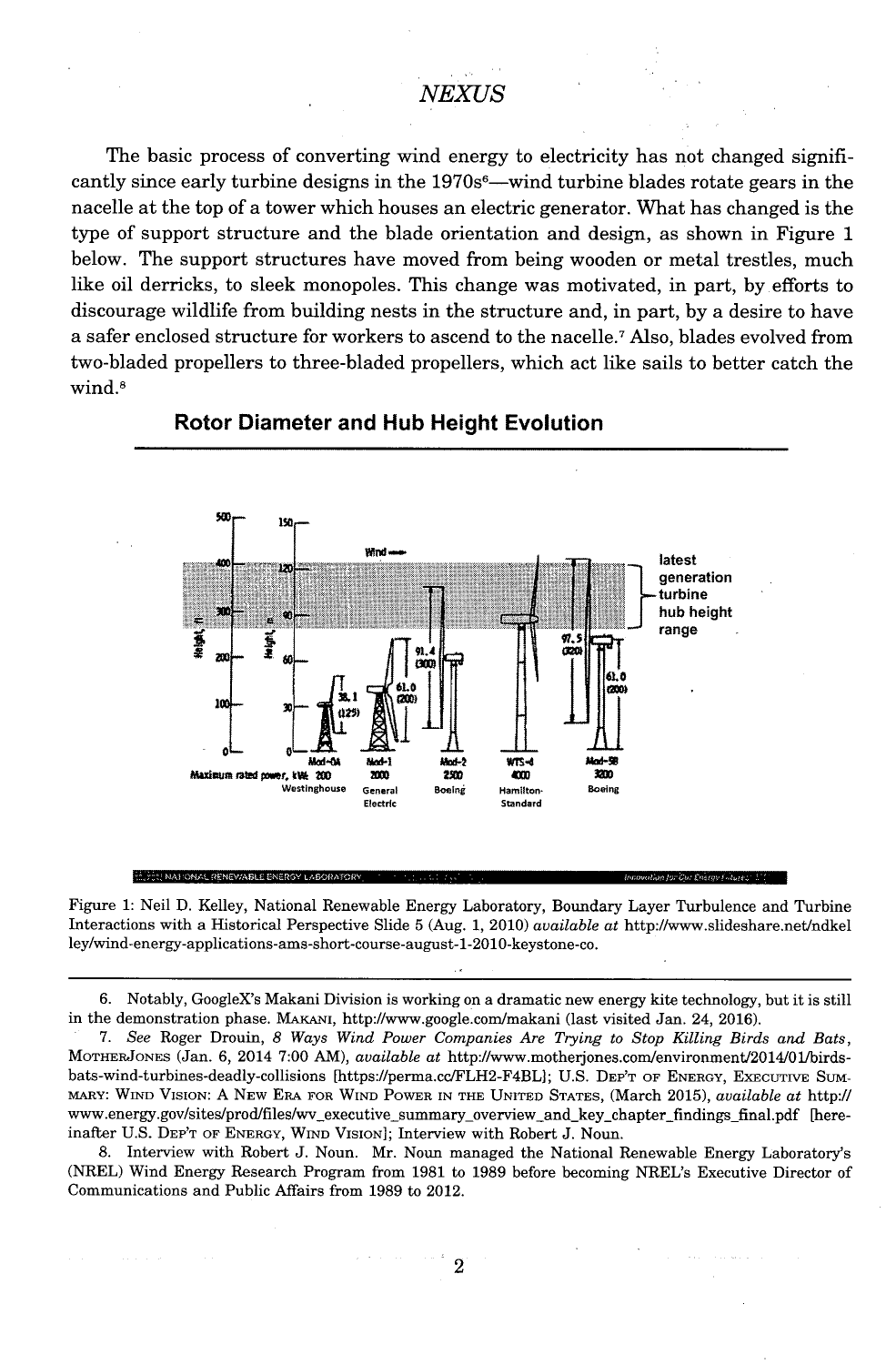#### *KK DuVivier*

For purposes of this article, the most significant design change has been the height of the turbines, as measured from the hub, or the center, of the blade rotors. Taller hub heights allow longer blades, which increase the rotor disk, or the circle inscribed **by** the sweep of the wind turbine blades.<sup>9</sup> According to the U.S. Department of Energy, hub heights between **1980** to **1990,** the early days of industrial-scale wind farms in the United States, averaged seventeen meters or about fifty-six feet.<sup>10</sup> The average hub height for terrestrial, as opposed to offshore, **U.S.** wind turbines installed in **2015** was 100-meters, or **328** feet, more than five times higher than the average turbine height in the early days." This dramatic increase in size, and resulting efficiency, has caused significant cost reductions for wind power, as shown in Figure 2. Furthermore, experts estimate that **"by** pursuing hub heights of 140 meters, the technical potential for wind deployment [will] grow to 4.6 million square kilometers, a **67%** increase compared to current technology with 80-meter hub heights."12



Scale-up of wind technology has supported cost reductions.

Note: LCOE is estimated in good to excellent wind resource sites (typically those with average wind speeds of 7.5 m/s or higher), excluding the federal productior tax credit. **Hub** heights reflect tvoical turbine model size for the time period

Figure 2: **U.S. DEP'T OF ENERGY, WIND VIsIoN,** *supra* note **7,** at xxxviii.

However, increased wind turbine hub heights have resulted in growing pains for the wind industry as it attempts to quantify the wind resource for additional and taller wind

**<sup>9.</sup> U.S. DEP'T OF ENERGY, ENABLING** WIND **POWER NATIONWIDE,** at i (May **2015),** http://energy.gov/sites/ prod/files/2015/05/f22/Enabling%2OWind%2OPower%2ONationwide\_18MAY2015\_FINAL.pdf [hereinafter **U.S. DEP'T OF ENERGY, ENABLING** WIND **POWER].**

**<sup>10.</sup> U.S. DEP'T OF ENERGY, WIND VIsIoN,** *supra* note **7,** at xxxviii.

*<sup>11.</sup> Id.*

<sup>12.</sup> **U.S. DEP'T OF ENERGY, ENABLING** WIND **POWER,** *supra* note **9,** at i.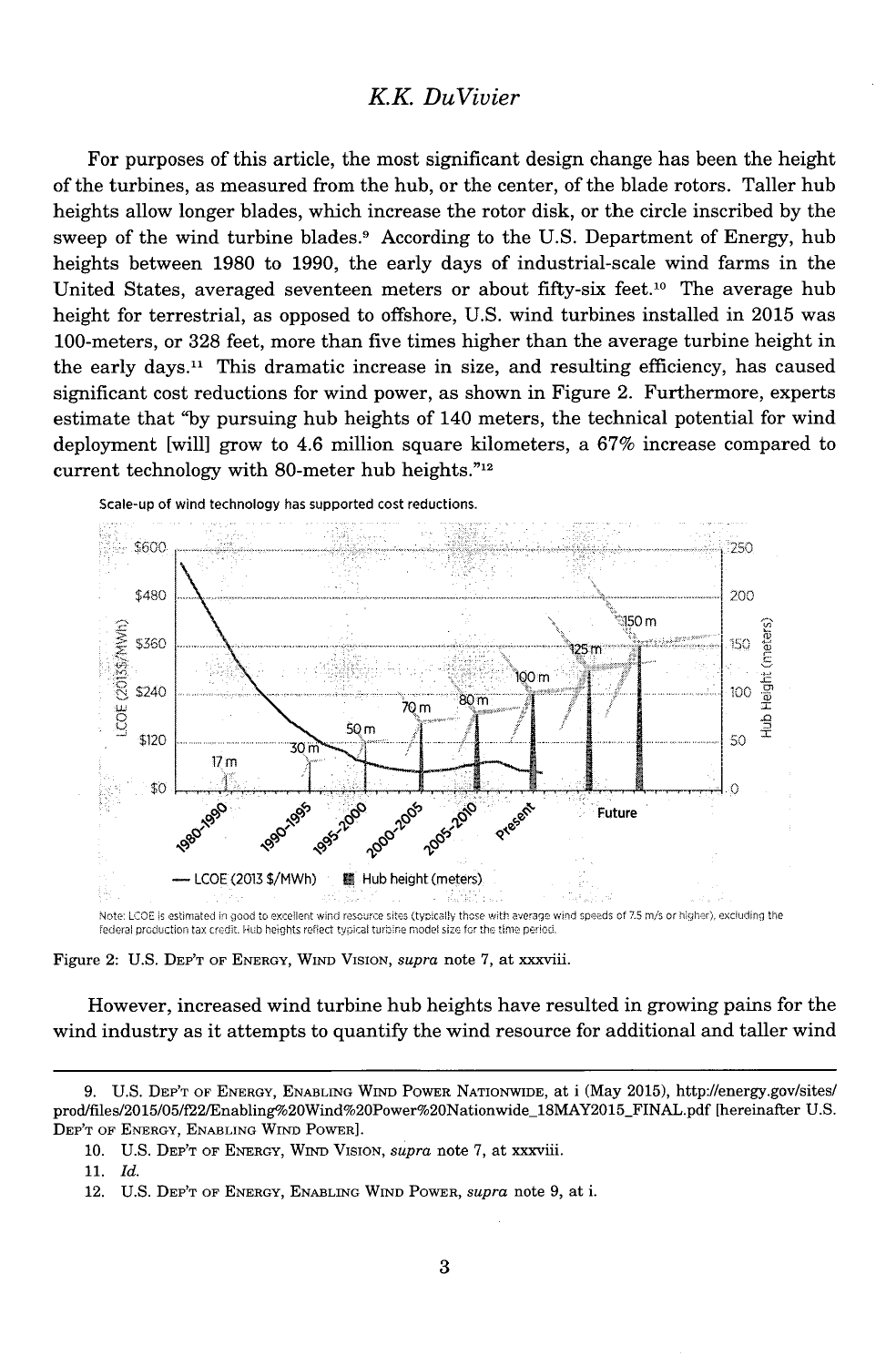turbines. **An** accurate assessment of the wind resource is needed to assure the safety, equipment reliability, and economic feasibility of a particular project; such an assessment may assist in accurate wind generation predictions to assure better grid integration and stability.13 While lawyers do not need to understand the detailed atmospheric measurements and simulations that provide a basis for resource assessment, a basic grasp of how increased turbine sizes impacts prior assumptions is critical for addressing client contracting needs and project planning.

#### **II. Wind Wakes**

In certain ways, wind development parallels that of oil and gas development. Conventional oil and gas development occurred in specific optimal locations that involved an ideal combination of factors. Oil and gas is lighter than surrounding rock, and as such it migrates through porous formations until it becomes trapped at the top of a geologic fold (a syncline) or **by** a fault, which causes less porous rock to cut off further migration through the porous formations. While current technologies such as directional drilling, three-dimensional seismic surveys, and hydraulic fracturing (or "fracking") now allow recovery of oil and gas before it migrates, early oil and gas development occurred in locations where these traps allowed the resource to accumulate into sufficient quantities, which made those locations economically most favorable.

Similarly, the early development of wind power occurred in specific locations where topographic and weather patterns created some of the most favorable wind conditions for wind turbine technologies. At the time, these conditions were approximately twenty meters above the surface of the ground. For example, wind farms were developed in the early 1980s in two mountain pass areas approximately **fifty** miles outside of the Los Angeles **(L.A.)** metropolitan area: Tehachapi Pass to the northeast of **L.A.** and San Gorgonio Pass almost due east.

In both of these locations, the channeling of the terrain caused almost unidirectional wind flows through these mountain passes, so that up to **90%** of the total wind came from the same dominant direction, northwesterly or west-northwesterly, as the "wind rose" in Figure **3** shows.

**<sup>13.</sup>** AWS TRUEPOWER, **LLC,** CALIFORNIA ENERGY COMMISSION, ADVANCED CHARACTERIZATION OF WIND RE-**SOURCES IN SELECTED** Focus AREAS OF CALIFORNIA 2 (Dec. 2010), http://www.energy.ca.gov/2013publications/ **CEC-500-2013-155/CEC-500-2013-155.pdf.**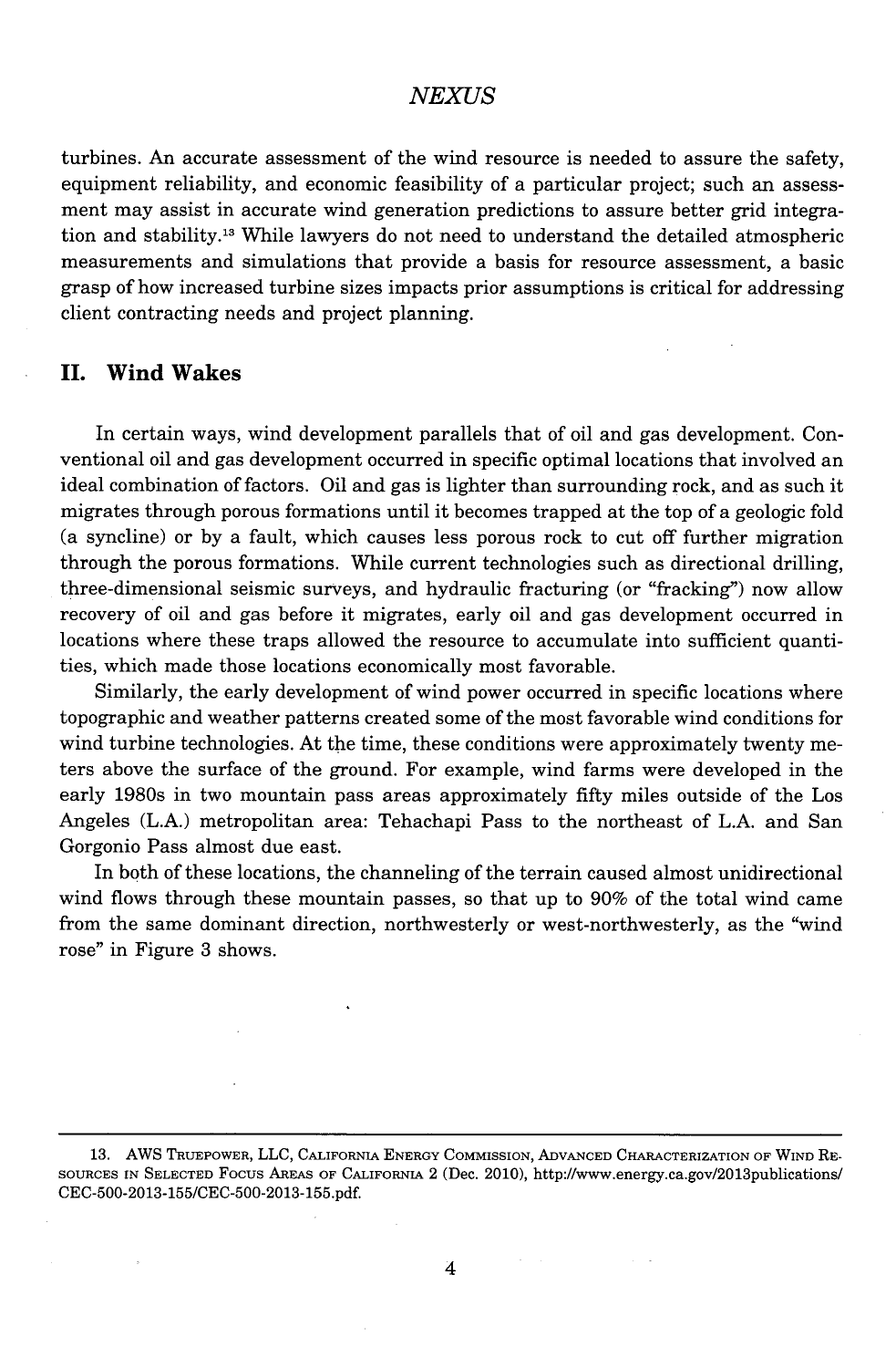## *KK DuVivier*



Figure **3:** Tehachapi Pass "Wind Rose": AWS **TRUEPOWER, LLC,** *supra* note **13,** at 14.

In contrast, locations with less channeled wind show much wider variations for incoming wind direction, as illustrated **by** the "wind rose" in Figure 4 from a wind farm in central Iowa. (Note especially that the outer ring in Figure **3** is **80%,** whereas it is only 12% in Figure 4.)



Figure 4: Central Iowa Farm "Wind Rose": Michael **E.** Rhodes **&** Julie **K.** Lundquist, The Effect of Wind-Turbine Wakes on Summertime **U.S.** Midwest Atmospheric Wind Profiles as Observed with Ground-Based Doppler Lidar, 149 BouNDARY-LAYER **METEOROLOGY 85, 88** (Oct. **2013),** available at http://1ink.springer.com/ article/10.1007/s10546-013-9834-x/fulltext.html.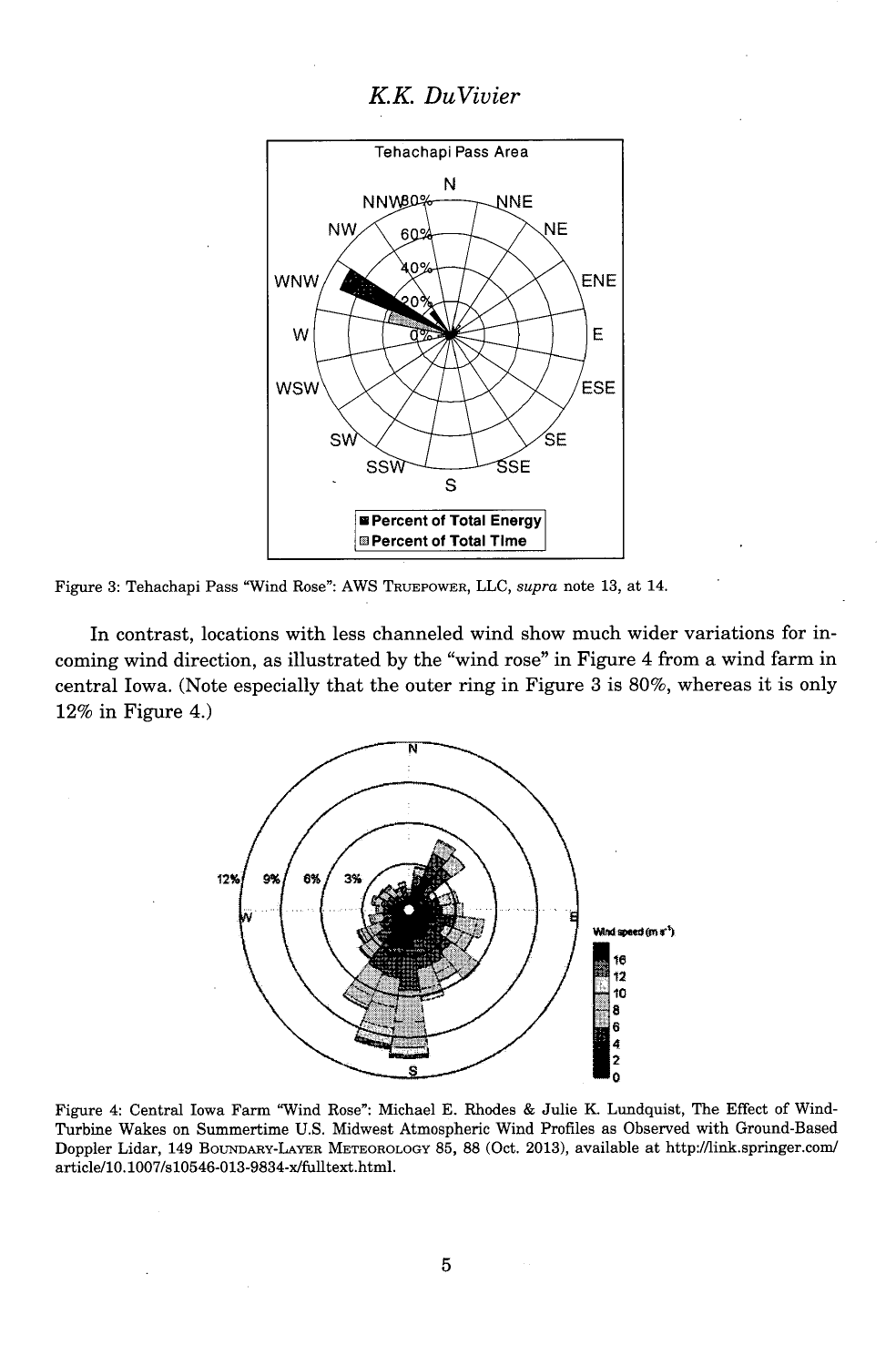While oil and gas can be transported to generate energy offsite, wind power production does not have this portability. Consequently, other elements besides wind resource factor into choosing the best sites for wind farm development. Four of the most important elements include government incentives, land plays, access to transmission lines, and proximity to load centers to use the power generated. The convergence of these nonresource based factors, along with favorable wind patterns at sufficient velocities to justify investment, narrows down the options and results in the co-location, or clustering, of wind farms in particular locations.

Co-location, however, creates new problems. Each wind turbine generates a wake, much like the wake behind a boat in water. In contrast to wind turbines that receive unobstructed "free flow" wind, turbines located downwind of other turbines may be buffeted **by** vibrations from wake turbulence. This may cause premature fatigue and mechanical failures. In addition, the wake from upwind turbines can diminish the production of downwind turbines to the point of rendering a preexisting downwind wind farm uneconomical for certain wind directions.14 When turbines are clustered in large arrays, they alter the air flow and restrict wake recovery in what is called the "deep array effect."<sup>15</sup> Such clustering practices can result in waste of both infrastructure and energy resources.

While a ship wake usually dissipates within three ship-lengths,<sup>16</sup> early wind developers, and the resulting legal agreements, often made assumptions that wind wakes would dissipate within a distance of six to ten rotor diameters directly downwind.<sup>17</sup> For example, the twenty-three-meter-tall turbines in the San Gorgonio wind farm (built in the early 1980s), have 8.5-meter-long rotor blades, resulting in a rotor diameter of approximately nineteen meters. These turbines are arranged in rows spaced 120 meters or 6.1 rotor-diameters apart.<sup>18</sup> Even if this rule-of-thumb is extended out to ten rotor diameters,<sup>19</sup> the assumption was that turbines with a thirty-meter (100 feet) rotor diameter could be spaced at **300** meters **(1,000** feet) without impacting one another. Even modern wind farm layouts were based on these assumptions. For example, the London Array

<sup>14.</sup> Nicolai Gayle Nygaard, *Wakes in Very Large Wind Farms and the Effect of Neighbouring Wind Farms,* 524 JouRNAL *OF* PHYsics: **CONFERENCE** SERIES 012162, **\*1** (2014), *available at* https://www.researchgate.net/publication/263128350\_Wakes\_in\_very\_large\_wind\_farms\_and\_the\_effect\_of\_neighbouring\_wind\_ farms.

**<sup>15.</sup>** *Id.* at **\*9-10.**

**<sup>16.</sup>** Kimberly **E.** Diamond **&** Ellen **J.** Crivella, *Wind Turbine Wakes, Wake Effect Impacts, and Wind Leases: Using Solar Access Laws as the Model for Capitalizing on Wind Rights during the Evolution of Wind Policy Standards,* 22 DuKE **EVNTL L. &** POL'Y F. **195, 199** (Feb. 2011).

**<sup>17.</sup>** *See* MICHAEL C. BROWER, BROWER'S **WIND RESOURCE ASSESSMENT HANDBOOK** 234 and 244 (2012) (noting that six to ten rotor diameters in the dominant wind flow direction and only three to four in the prevailing crosswind *direction), available at* http://www.wiley.com/WileyCDA/WileyTitle/productCd-1118022327.html.

**<sup>18.</sup>** Somnath Baidya Roy **&** Justin **J.** Traiteur, *Impacts of Wind Farms on Surface Air Temperatures, 107* **PROC. OF THE NAT'L ACAD.** OF **SCI.** OF **THE U.S.A. 17899, 17899** (2010), *available at* http://www.pnas.org/content/ **107/42/17899.full.** 

**<sup>19.</sup>** Diamond **&** Crivella, *supra note* **16,** at 204.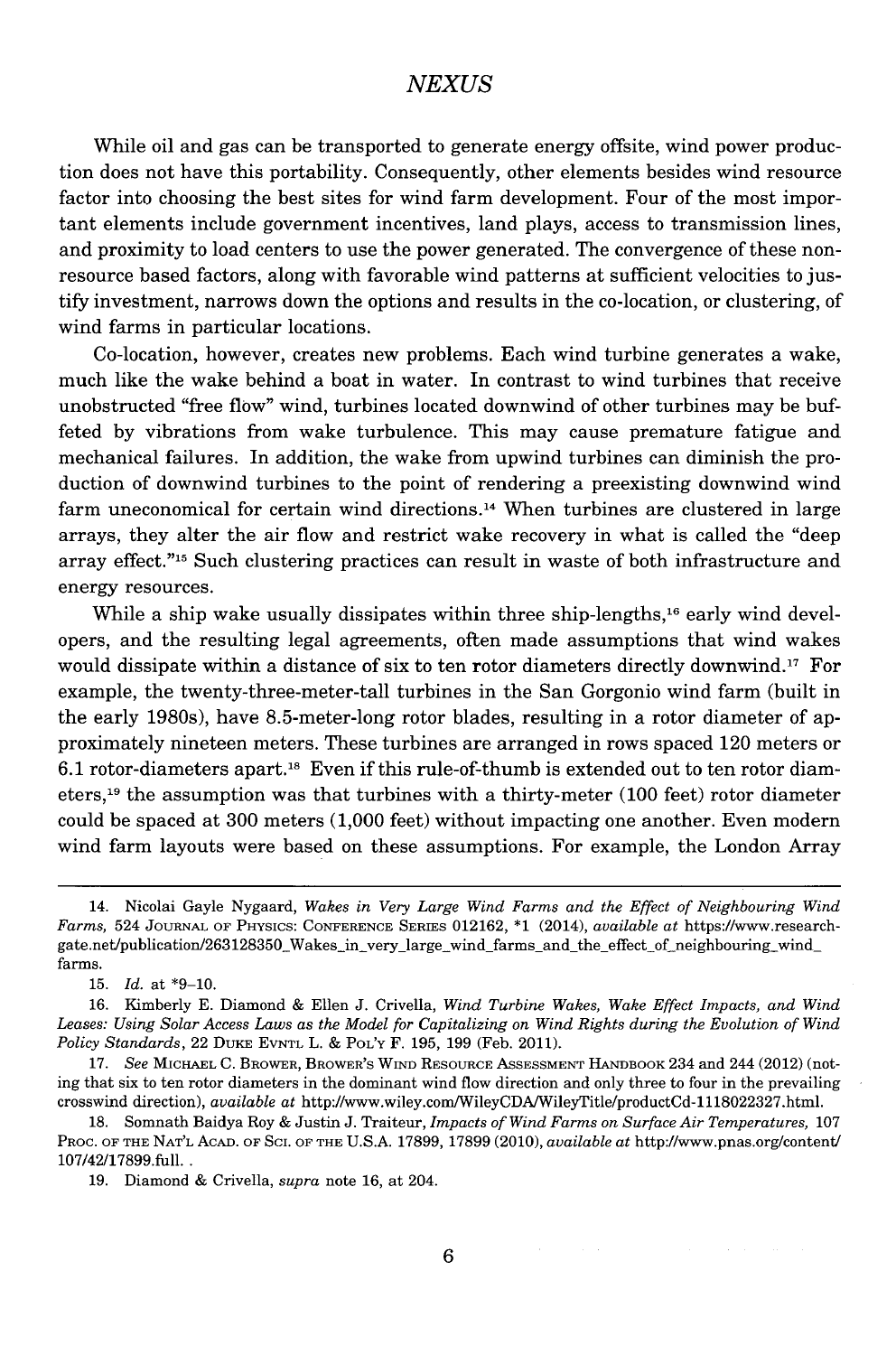#### *K.K. DuVivier*

started generating power in 2012, and has turbine spacing of 5.4 rotor diameters in one direction and 8.3 rotor diameters in the other direction.<sup>20</sup>

However, recent wind research has shown that these wake recovery distances are too short, and that using this rule-of-thumb significantly underestimates losses to downwind turbines. One study has shown power losses of up to 40% due to wakes from turbines six rotor diameters downwind.<sup>21</sup> In addition, simulations have shown wakes in stable nighttime conditions extending sixty kilometers, or over thirty-seven miles!<sup>22</sup>

It may be difficult to avoid wake effects in locations of constantly shifting incoming wind directions, such as Iowa in Figure 4. In these locations, a non-nuisance rule-"wind turbine wake interference can *never* give rise to any legal claim"-may make the most sense.<sup>23</sup> However, locations with almost unidirectional wind flows, like Tehachapi or offshore, may warrant alternative legal treatment. In these areas, the potential for an existing wind farm to suffer devastating losses due to the placement of a subsequent development upwind may warrant alternative planning mechanisms to avoid waste.

#### **III. FAA Regulation of Met-Towers**

Wind speed and direction is impacted **by** a number of factors over the course of a day, driven **by** the daily cycle of temperature. Between **1980** and the mid-1990s, wind turbines at under thirty meter heights produced power from winds at the surface layer of the atmosphere. As turbines increased in height, they penetrated into more complex atmospheric conditions. Both wind speed and wind direction change with elevation in ways that are not often considered in basic wind resource assessment.<sup>24</sup> These changes may be felt across the full sweep of the wind turbine rotor disk, but may not be quantified **by** measurements collected lower in the atmosphere.

Higher hub heights have caused new problems for accurately measuring wind resources. Since wind and wind wakes are not visible to the naked eye, wind resource assessment engineers use meteorological towers ("met-towers") to measure the speed and direction of incoming wind at certain elevations. This data is compiled into "wind rose" diagrams, as seen in Figures **3** and 4. At sites of interest, wind development companies will deploy a number of towers to measure the wind resource over several months or even years.

<sup>20.</sup> Nygaard, *supra* note 14, at \*4.

<sup>21.</sup> R.J. Barthelmie et al, *Quantifying the Impact of Wind Turbine Wakes on Power Output at Offshore Wind Farms,* **27 J.** OF ATMOSPHERIC **AND** OCEANIC **TECH. 1302, 1309,** Fig. **5** (2010).

<sup>22.</sup> Anna **C.** Fitch, Julie K Lundquist, and Joseph B. Olson, *Mesoscale Influences of Wind Farms throughout a Diurnal Cycle,* 141 **MONTHLY** WEATHER REV. 2173, 2181 **(2013).**

**<sup>23.</sup>** TROY **A.** RULE, SOLAR, WIND, **AND LAND: CONFLICTS IN** RENEWABLE **ENERGY DEVELOPMENT 63** (2014)(emphasis in original).

<sup>24.</sup> *See, e.g.,* Michael **E.** Rhodes **&** Julie K. Lundquist, *The Effect of Wind-Turbine Wakes on Summertime U.S. Midwest Atmospheric Wind Profiles as Observed with Ground-Based Doppler Lidar,* 149 BoUNDARY-LAYER METEOROLOGY 85, 88 (Oct. 2013), *available at http://link.springer.com/article/10.1007/s10546-013-9834*x/fulltext.html.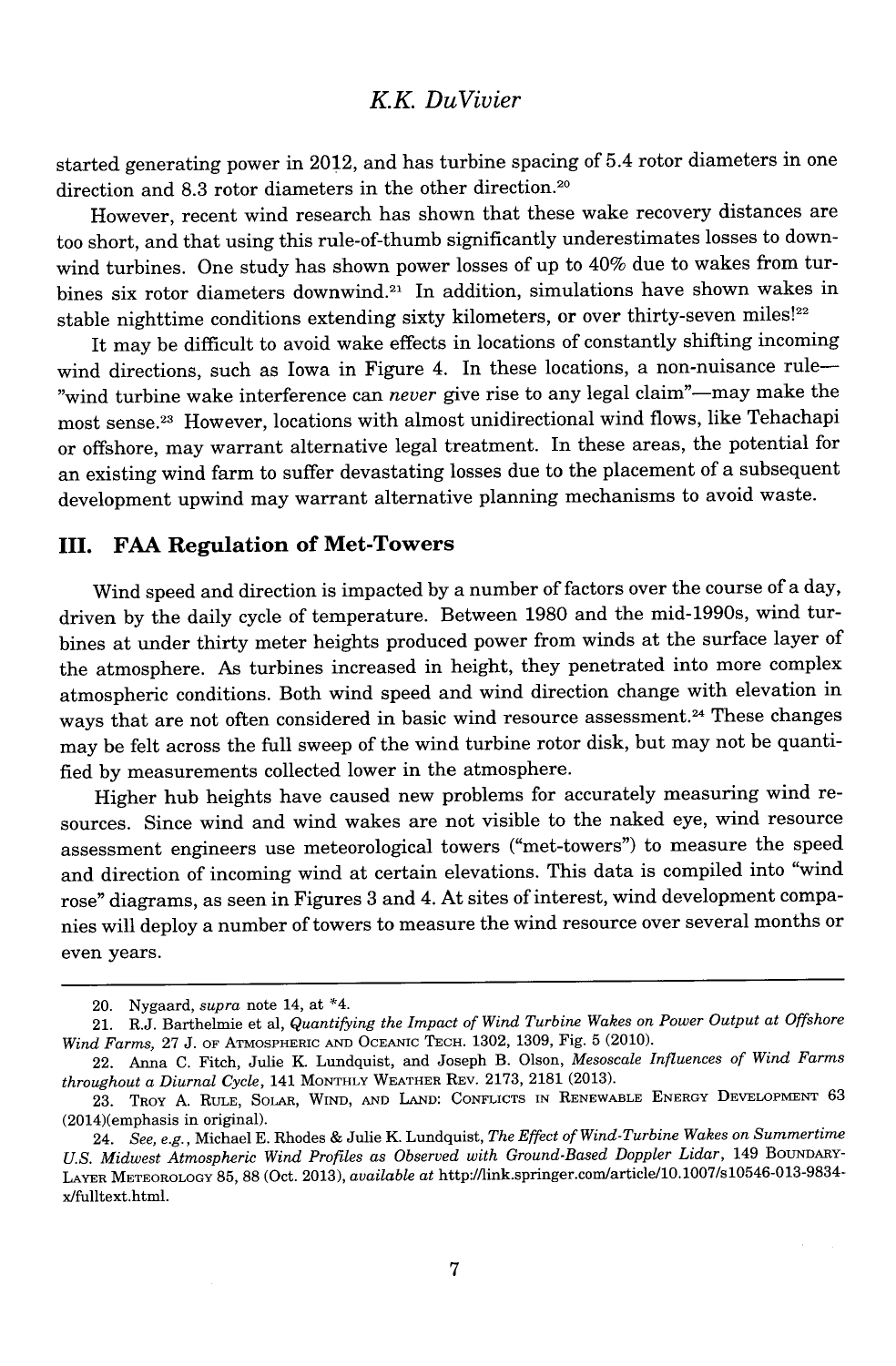Free data is available through the National Weather Service **(NWS),** which is now housed in the National Oceanic and Atmospheric Administration **(NOAA),** a branch of the Department of Commerce. **NWS,** along with the Federal Aviation Administration **(FAA)** and the Department of Defense, has constructed an array of Automated Surface Observing Stations **(ASOS)** and Automated Surface Weather Observation Stations (AWOS) across the United States to measure meteorological, hydrological, and cimatological information.25 These met-towers automatically transmit routine data and make special observations when conditions exceed preset thresholds. While the **ASOS** and AWOS stations measure visibility, dew point, and other data, the primary data of interest to wind farms is wind speed and direction. The **NWS** met-towers provide wind developers with free data sets for predicting wind resources. However, most of the **NWS** mettowers are at low altitudes-two to ten meters above the surface, or a maximum of approximately thirty-three feet.26

Although wind development companies do not rely solely on **NWS** met-towers, early developers could supplement their measurements with this data because the winds at the **NWS** met-tower height were in the same atmospheric layer as those for the original low-hub wind turbines. Thus, wind speed and wind direction for turbine production could be fairly accurately extrapolated from the **NWS** met-tower data. However, this is not true for the newer hundred-meter hub-height turbines. Because these turbines capture winds that are more complex than those at the surface layer, the ability to accurately predict wind patterns at this elevation is significantly compromised without taller met-towers.

**<sup>A</sup>**few stakeholders are making efforts to **fill** the void. For example, Texas has been the leading state for wind power production for over a decade.27 Its cumulative installed wind power capacity was 14,098 megawatts in **2014.28** Although Texas has not installed additional taller met-towers, Texas Tech has developed the West Texas Mesonet.<sup>29</sup> The West Texas Mesonet is a collaboration of the Atmospheric Science Group and the National Wind Institute to provide meteorological data for West Texas, the leading wind development area of the state. The West Texas Mesonet's goal is to measure larger mesoscale weather conditions such as thunderstorms or squall lines. The wider mesonet network helps understand how these larger weather conditions evolve and dissipate.3o

The West Texas Mesonet network includes ninety-four mesonet stations, most of which are only ten meters high. However, the Mesonet also allows higher atmospheric

 $\omega$  . Then

**<sup>25.</sup>** *See Automated Surface Observing System, NOAA's* NATIONAL WEATHER SERVICE, http://www.nws *.noaa.gov/asos/.*

**<sup>26.</sup>** NATIONAL OCEANIC AND ATMOSPHERIc ADMINISTRATION, AUTOMATED **SURFACE** OBSERVING SYSTEM: UsERs' GUIDE, 14 **(1998),** http://www.nws.noaa.gov/asos/pdfs/aum-toc.pdf.

**<sup>27.</sup>** *Understanding Texas Wind Power: A Policy Guide,* **TEXAS COALITION** FOR AFFORDABLE POWER (last visited Feb. **10, 2016),** http://texaswindenergy.tcaptx.com.

**<sup>28.</sup> U.S.** DEP'T OF ENERGY, 2014 RENEWABLE ENERGY, *supra* note **1,** at **8.**

**<sup>29.</sup>** *See* WEST TEXAS **MESONET,** http://www.mesonet.ttu.edu (last visited Feb. **10. 2016).**

*<sup>30.</sup> See id.*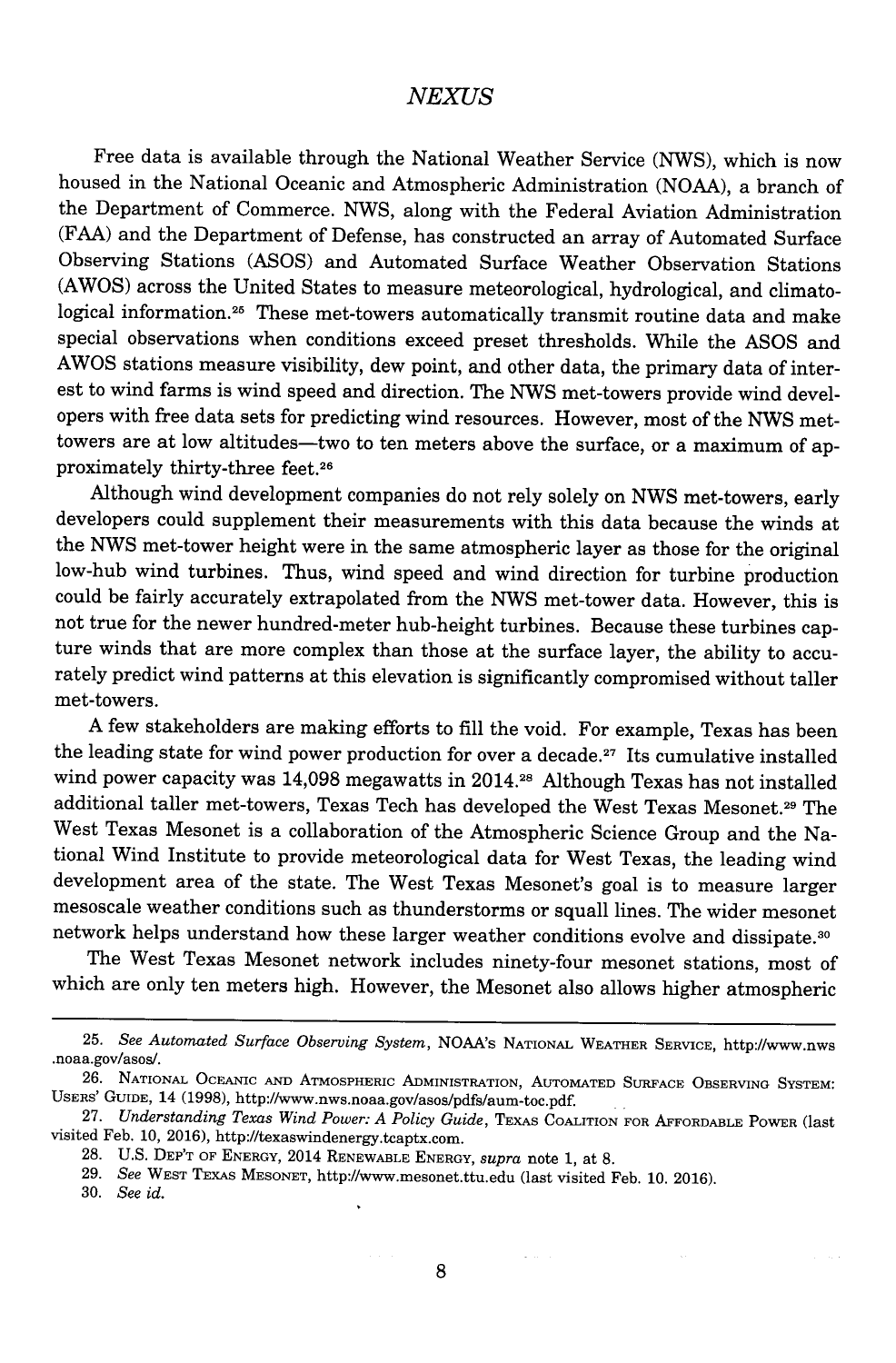#### *KK DuVivier*

measurements through seven boundary layer sodar (SOnic Detection And Ranging) system units.<sup>31</sup> Just as radar uses radio detection and lidar uses light detection, sodar measures wind speeds **by** scattering and measuring deflected sound waves. This publicallyavailable data can be helpful for wind developers.

Once the leading state in wind power development, California is now number two with 5,917 cumulative megawatts of installed capacity.<sup>32</sup> Although the California Energy Commission does not regulate wind farm siting,<sup>33</sup> the Energy Commission generated a report in 2010 "to improve the understanding and predictability of wind regimes within some of California's attractive wind development regions."<sup>34</sup> The publically-available one-year study involved **fifty** meter met-towers and a shared sodar system.<sup>35</sup>

Where wind data from higher meteorological towers, sodar, or lidar is not available, developers must rely solely on their own onsite data collection, which most developers are reluctant to share with others. While the best wind data for developing a wind farm would be at the hub height, which is typically around **100** meters, many wind developers purposefully chose to install sixty-meter towers. There are at least two major reasons why developers purposely install sixty-meter met-towers.

First, they do this to avoid the added cost and scrutiny of **FAA** regulation. **FAA** regulations require markings and lighting for met-towers that exceed 200 feet or approximately sixty-one meters. Second, developers chose lower met-towers for competitive reasons. Increasing demands for wind power encourage potential wind developers to seek secrecy while "prospecting" for wind farm locations.<sup>36</sup> If landowners are not aware of the competitive market, the developer may be able to negotiate better lease terms. Thus, avoiding **FAA** markings and blinking lights for met-towers under sixty meters might give these wind developers a competitive advantage in terms of cost and exclusivity.

However, these competitive incentives can have dire consequences. The **FAA** requires lighting and marking for towers over 200 feet to protect agricultural pilots, such as those who do aerial crop dusting or seeding. Unfortunately, a grey unmarked mettower can be camouflaged in farm country, and multiple pilots have died flying into them.<sup>37</sup> In a 2014 lawsuit, the family of one pilot received \$6.7 million in a wrongful

- 34. AWS TRUEPOWER, **LLC,** *supra* note **13,** at iii.
- **35.** *Id. at* **1.**

*<sup>31.</sup> See Team Mesonet: Who We Are,* WEST TEXAS MESONET,, http://www.mesonet.ttu.edu/Tech/1-output/ who.htm (last visited Feb. **10, 2016).**

**<sup>32.</sup> U.S.** DEP'T OF **ENERGY,** 2014 RENEWABLE ENERGY, *supra* note **1,** at **58.**

**<sup>33.</sup>** K.K. DuVivier, *The Superagency Solution, 46* McGEORGE L. REv. **189, 191** (2014).

**<sup>36.</sup>** Roger **A.** Dreyer, *Making Agricultural Aviator Safety a Priority,* **THOMPSON** REUTERS, Dec. 2, **2015,** *available at,* http://blog.thomsonreuters.com/index.php/making-agricultural-aviator-safety-a-priority/.

**<sup>37.</sup>** According to the National Agricultural Aviation Association, there were 12 tower strikes **-** in Arkansas, Arizona, California, Florida, Iowa, Kansas, Louisiana, Mississippi and Texas **-** resulting in five fatalities from **2005** to 2014. *See id.* at fn. 2.